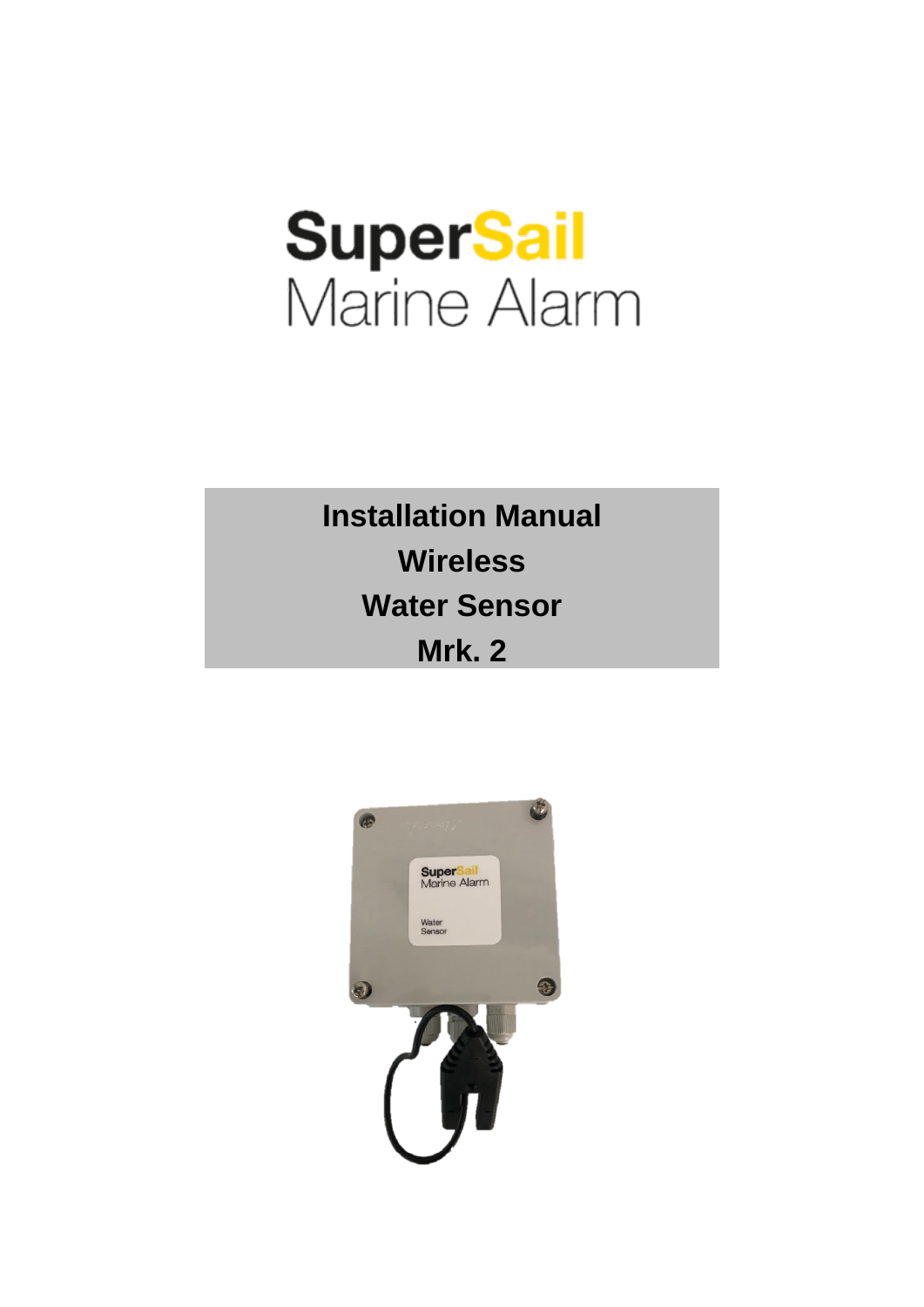# *Getting started*

Congratulation with your new SuperSail product. We hope that you will be satisfied with the product and we are always available to give support in case you need it.

You can contact us at: [support@super-sail.dk](mailto:support@super-sail.dk)

Regards,

SuperSail Support Team

Please read the whole installation manual before starting the installation.

#### *Unpacking*

Before you start using the unit you must ensure that the packaging has not been broken or have been injured during transport and that the product is complete and without any visible sign of damage or strained. If this is not the case please contact SuperSail before using the product.

The wireless water sensor measure via 2 electrodes if water or humidity is present where it is installed.

The water sensor is battery driven and can be placed wherever you want to ensure to be warned if water is detected.

#### *Mounting*

The black sensor is connected to the wireless transmitter unit via a 3-meter cable.

The sensor must be installed in a way that ensures that the 2 electrodes will be wet if water is coming in. The grey transmitter unit can be placed in a dry place where wireless signals can reach the SuperSail Alarm Unit.

If the black sensor is placed in the keel or under the floor, it is recommended to places it a few centimeters above lowest point, to allow for a small amount of humidity.

The black sensor must be installed using screws, Velcro or double-sided adhesive tape.

The grey transmitter unit must be installed using screws, Velcro, or double-sided adhesive tape, and it must be possible to open the lid to exchange batteries once a year.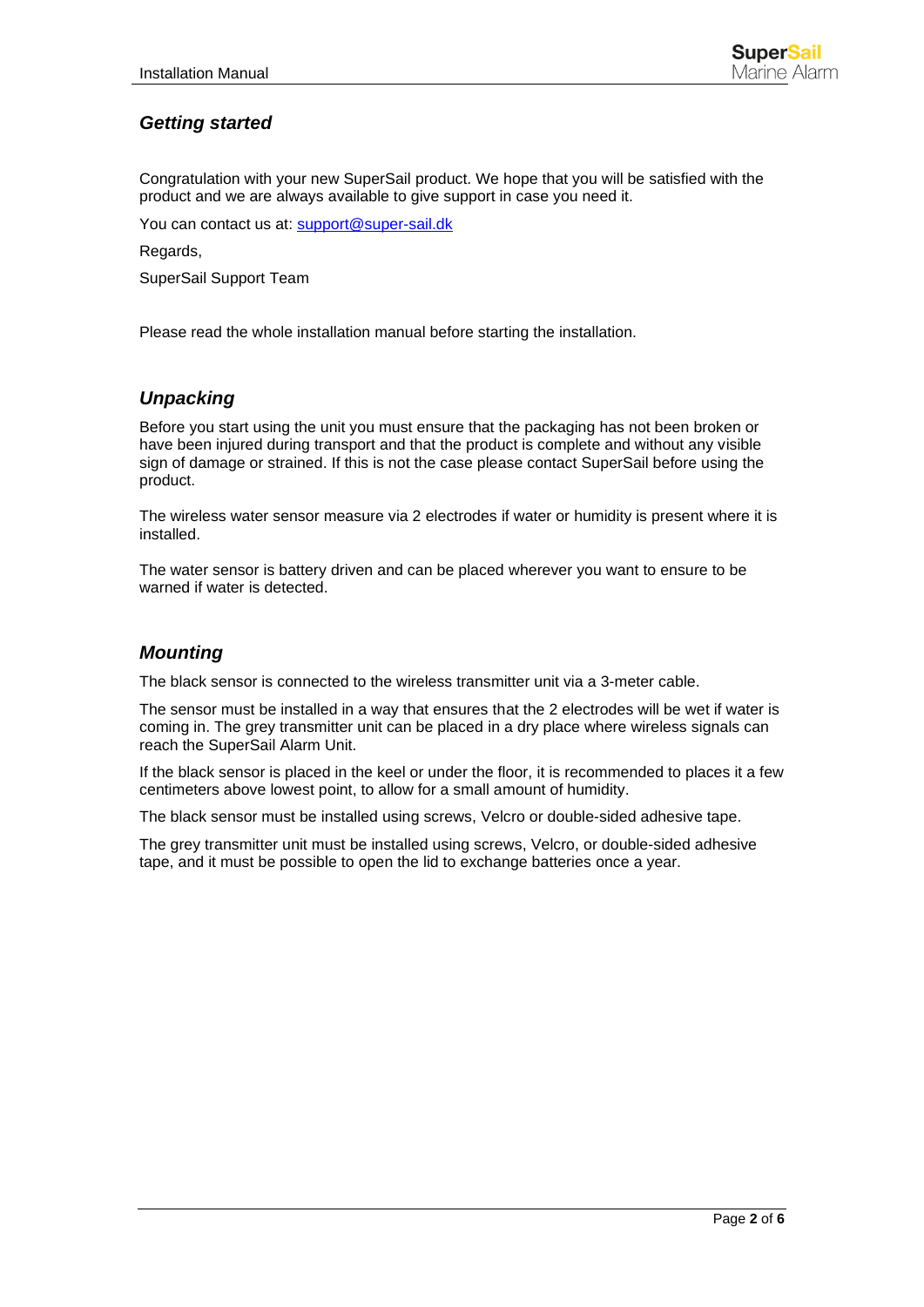#### *Installation of batteries*

Remove the Control unit from the holder, by pushing the lock mechanism in and carefully pulling the Control unit upwards.



Install the 2 included LR44 button cell batteries in the Control unit, as shown at the unit. The batteries are maintained by the spring in the unit.

Notice that the LED on the Control unit is blinking when the batteries are installed correct (see section "After installation of Batteries"). Fasten the Control unit in the bracket again.



Used batteries should not be disposed a domestic waste.

Batteries should be disposed according to the local regulations for batteries

If no reaction is seen in the LED or if the blinking code for battery low is shown, the batteries must be exchanged to new of the type LR44, as described above.

Verify that the batteries are installed and aligned correct.

#### *After installation of Batteries*

After installing new batteries, the Control unit will run a self-test. This will normally be finished after approx. 2 seconds.

Faultless execution of the self-test is indicated by blink with the LED: red, green and orange each turned on for 0.5 second.

If an error is discovered by the self-test, this will be indicated by blink with the red light.

| 1 long blink, 2 short blink, pause | <b>Battery level low</b> |
|------------------------------------|--------------------------|
| (repeated 2 times)                 | Exchange the batteries   |
| 1 long blink, 1 short blink, pause | Sensor defect            |
| (repeated constantly)              | Exchange the unit        |

Even that the battery level is low and if the battery level allows for it, the water sensor will remain active and report status to the Alarm system.

If the water sensor is not able to send status due to low battery level, the error code will be shown again by the LED.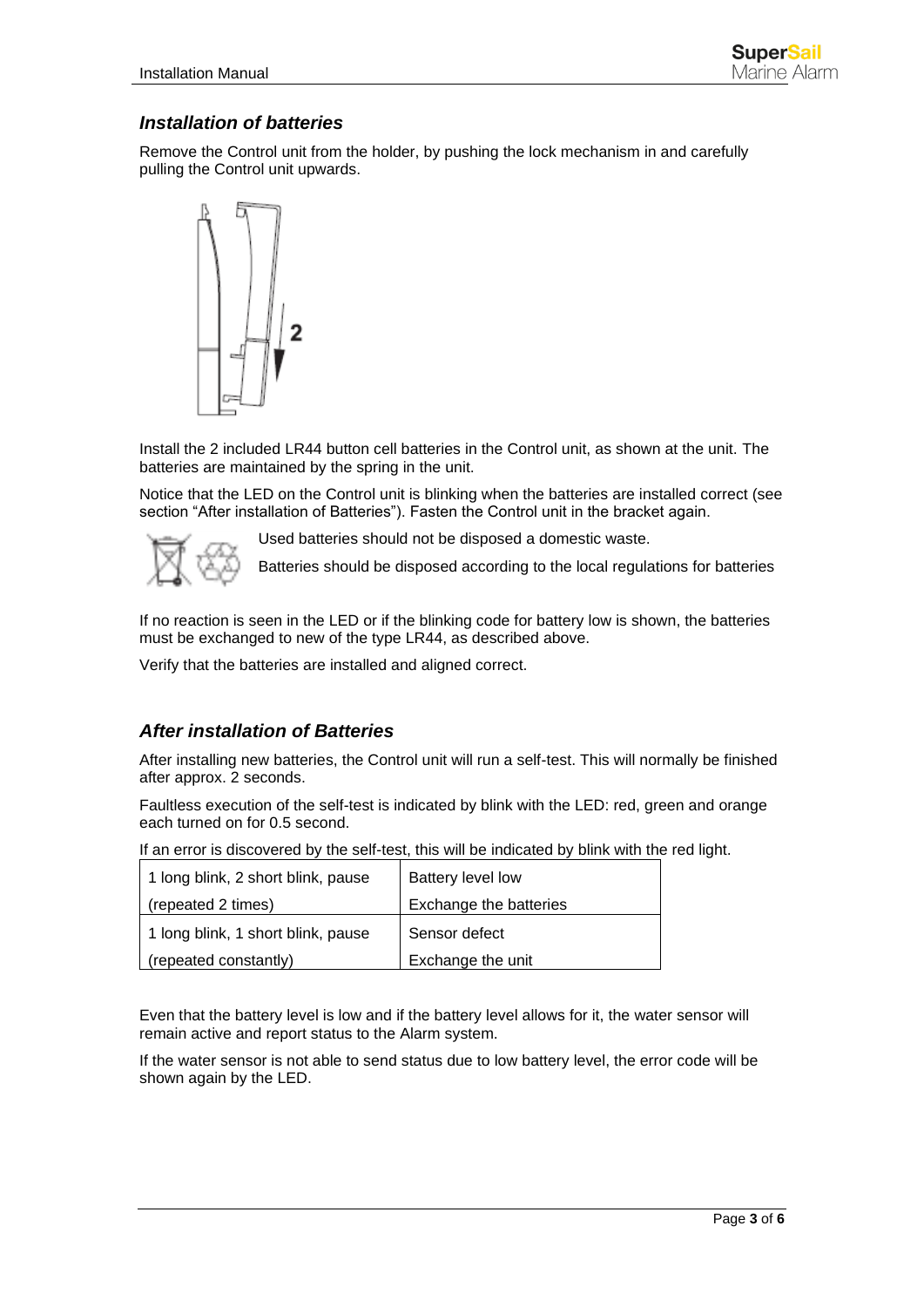## *Testing the Water Sensor*

When the water sensor is installed and activated in the alarm system, the function of the water sensor must be tested.

Put the black sensor into water. When the water sensor register water, the LED in the transmitter unit is turned on shortly.

Within a minute (depending on the transmission time for the text message in the mobile network) you will receive an alarm text, indicating alarm from the water sensor.

Remove the black sensor from water. When the water sensor register that it is dry, the LED in the transmitter unit is turned on shortly.

Within a minute (depending on the transmission time for the text message in the mobile network) you will receive an alarm text, indicating alarm from the water sensor if canceled.

Fault search:

- The yellow light is not turned on when the sensor is wet Remove the batteries and re-insert them – verify that they are aligned correctly. Self-test as described above under "After Installation of Batteries", will verify if there are any faults on the water sensor.
- Light is turned on, but SMS text is not received. Verify if the water sensor is activated correctly in the Alarm system, as described below under "Activation in the Alarm system" Verify that the water sensor ID is keyed in correctly.

#### *Reset to Factory settings*

If the water sensor for some reason does not function and the batteries have been changed without solving the problem, reset to Factory settings can be a solution to fix the problem.



Press and hold the button for 5 seconds, until the LED starts blinking slowly with red light (use a tip pen).

Release the button and push shortly again after 1 second. The LED will stop blinking red.

The water sensor is reset to Factory settings.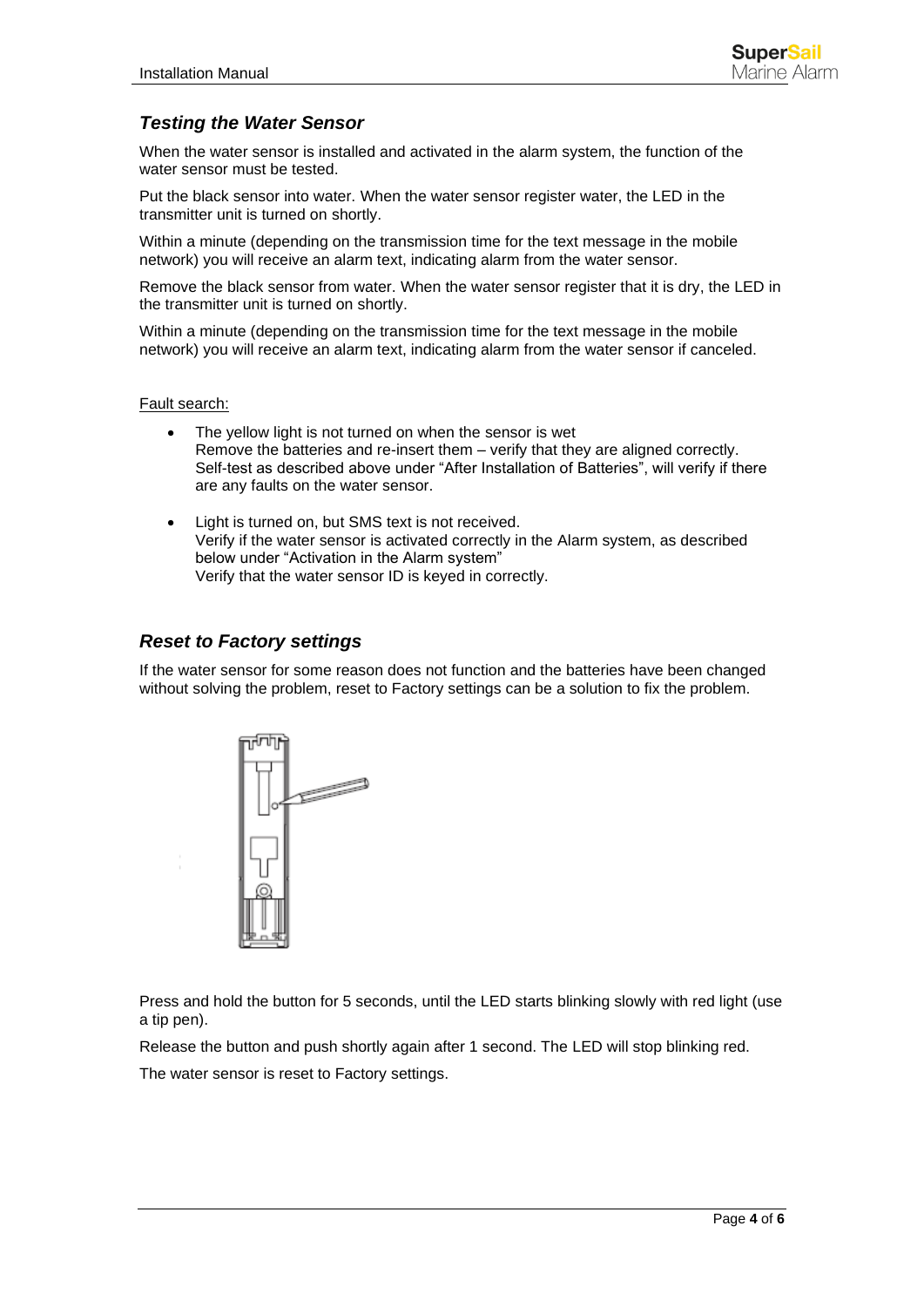## *Maintenance*

The water sensor is maintenance free. Repairs should be carried out at an authorized service center.

Cleaning can be carried out with a soft cloth wrenched in lukewarm water.

Cleaning detergent containing solvent can harm the unit.

# *Technical Specifications*

| Radio frequency:       | 868.3 MHz                                      |
|------------------------|------------------------------------------------|
| Typical outdoor range: | $100 \text{ m}$                                |
| Power:                 | 2 x button cell batteries LR44                 |
| Battery lifetime:      | approx. 2 years (we recommend yearly exchange) |
| Protection:            | IP20                                           |
| Cabinet:               | ABS.                                           |
| Color:                 | White                                          |
| Size:                  | $77x17x16$ mm ( $HxBxD$ )                      |
| Weight:                | 28g (Control unit, magnet, ex. batteries)      |

Changes may apply.

# *Safe Disposal*



Should not be disposed a domestic waste.

Electronic equipment should be disposed according to the local regulations for electronic and electronically equipment.